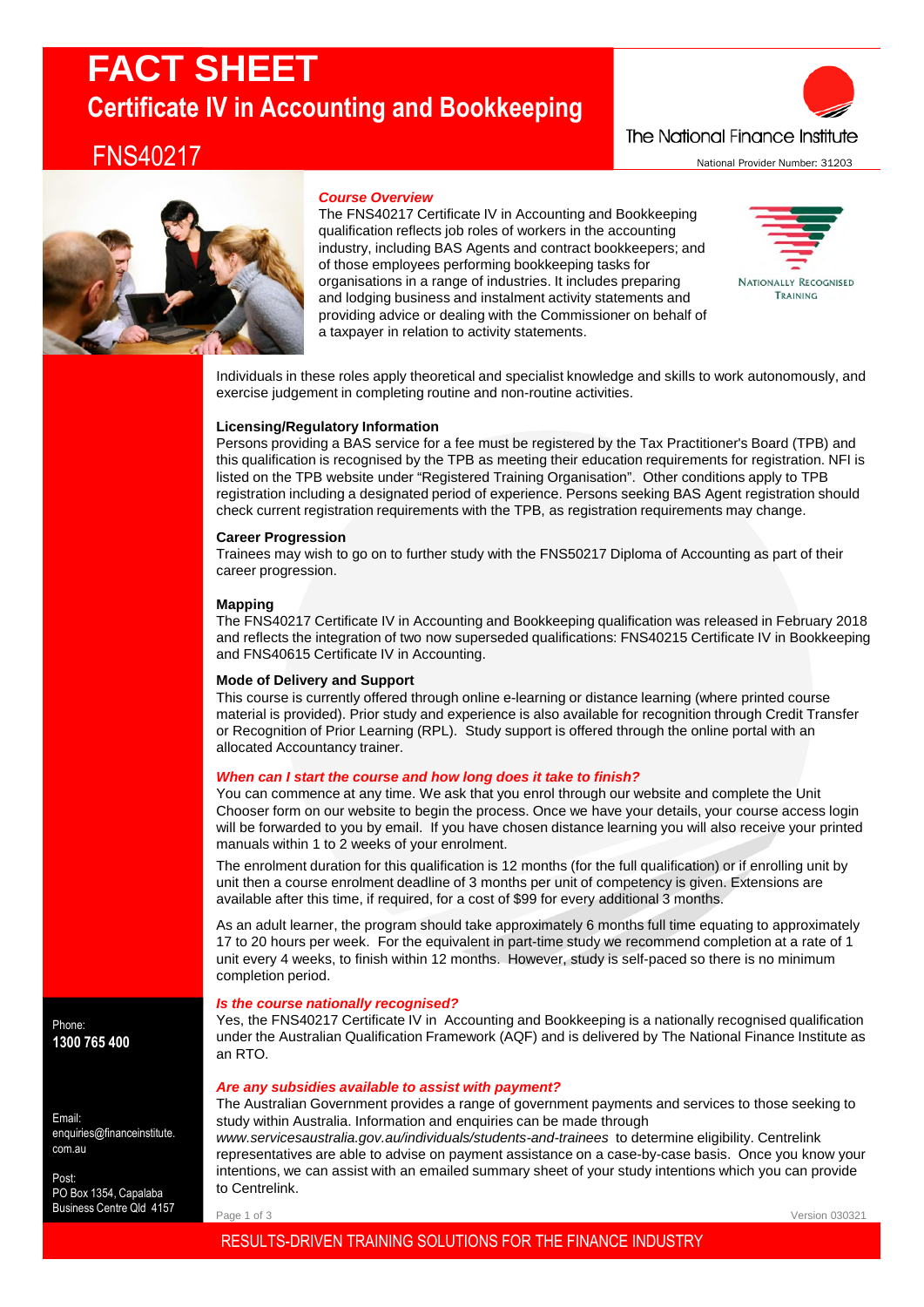

#### *What are Units of Competency?*

13 units must be achieved which include 8 Core units and 5 Elective units.

All 5 Elective units may be chosen from the Elective units listed below; Up to 2 units may be from a Certificate III, Certificate IV or Diploma in any currently endorsed training package or accredited course, provided they do not duplicate the outcome of another unit chosen for this qualification.

Core Units (8):

BSBFIA401 Prepare financial reports BSBSMB412 Introduce cloud computing into business operations FNSACC311 Process financial transactions and extract interim reports FNSACC312 Administer subsidiary accounts and ledgers FNSACC408 Work effectively in the accounting and bookkeeping industry FNSACC416 Set up and operate a computerised accounting system FNSTPB401 Complete business activity and instalment activity statements 1, 2 FNSTPB402 Establish and maintain payroll systems <sup>1</sup>

[ 1 These two units are required for BAS Agent registration skill set. ]

[ 2 The FNSTPB401 study unit meets the TPB requirement of incorporating the Tax Agent Services Act 2009 (TASA) and Code of Professional Conduct topics. ]

#### Elective Unit Choices (5):

BSBCUS301 Deliver and monitor a service to customers BSBCUS403 Implement customer service standards BSBITU306 Design and produce business documents BSBITU402 Develop and use complex spreadsheets BSBSMB401 Establish legal and risk management requirements of small business BSBSMB402 Plan small business finances BSBSMB420 Evaluate and develop small business operations BSBWOR501 Manage personal work priorities and professional development BSBWRT301 Write simple documents FNSACC313 Perform financial calculations FNSACC405 Maintain inventory records FNSACC407 Produce job costing information FNSACC411 Process business tax requirements FNSACC412 Prepare operational budgets FNSACC413 Make decisions in a legal context FNSACC414 Prepare financial statements for non-reporting entities FNSACM401 Evaluate and authorise payment requests

#### *What are the entry requirements?*

You do not require any prior experience or prior qualifications to begin this course. Students must have access to a computer with a word processing/spreadsheet software and the internet and have an email address. Students should also be familiar with how to save, create and edit Microsoft Office documents. No accounting software package is provided nor needed to study this course, however trainees may wish to utilise their own software to assist with their understanding.

#### *How much does the full FNS40217 course cost?*

Online e-learning mode - \$1,650 full course or \$165 per unit.

Distance learning (hard copy provided plus online access) - \$1,980 full course (incl postage) or \$205 per unit (incl postage). Postage costs – order one unit at a time, postage is \$10; more than one unit postage is \$30 each order. Fees are inclusive of course access, support, assessment and Certificate delivery. There is no GST component. If some units are already held through prior study, individual study units are available online for \$165 each or \$205 incl postage for online study with printed manual mailed. Individual units' completion time is a maximum of 3 months per unit. Extensions for single units are available after this time, if required, for a cost of \$99 for every additional 3 months.

#### *Do you have a Payment Plan or can I pay by instalments?*

Yes, email us requesting the pay-by-the-month form which, for a \$40 additional setup fee, allows you to pay off your full course fee over 2, 3 or 4 months on a debit or credit card. The form is also available on our website at www.financeinstitute.com.au/forms. An alternative to the instalment plan is to pay per individual unit at \$165 per online unit or \$205 per distance learning unit incl postage. There is no interest component and no additional monthly servicing fees. Once students have commenced a Payment Plan arrangement, fees can be paid off in full ahead of time. Students cannot cancel their enrolment once a Payment Plan has been put in place and students have commenced their first unit of study.